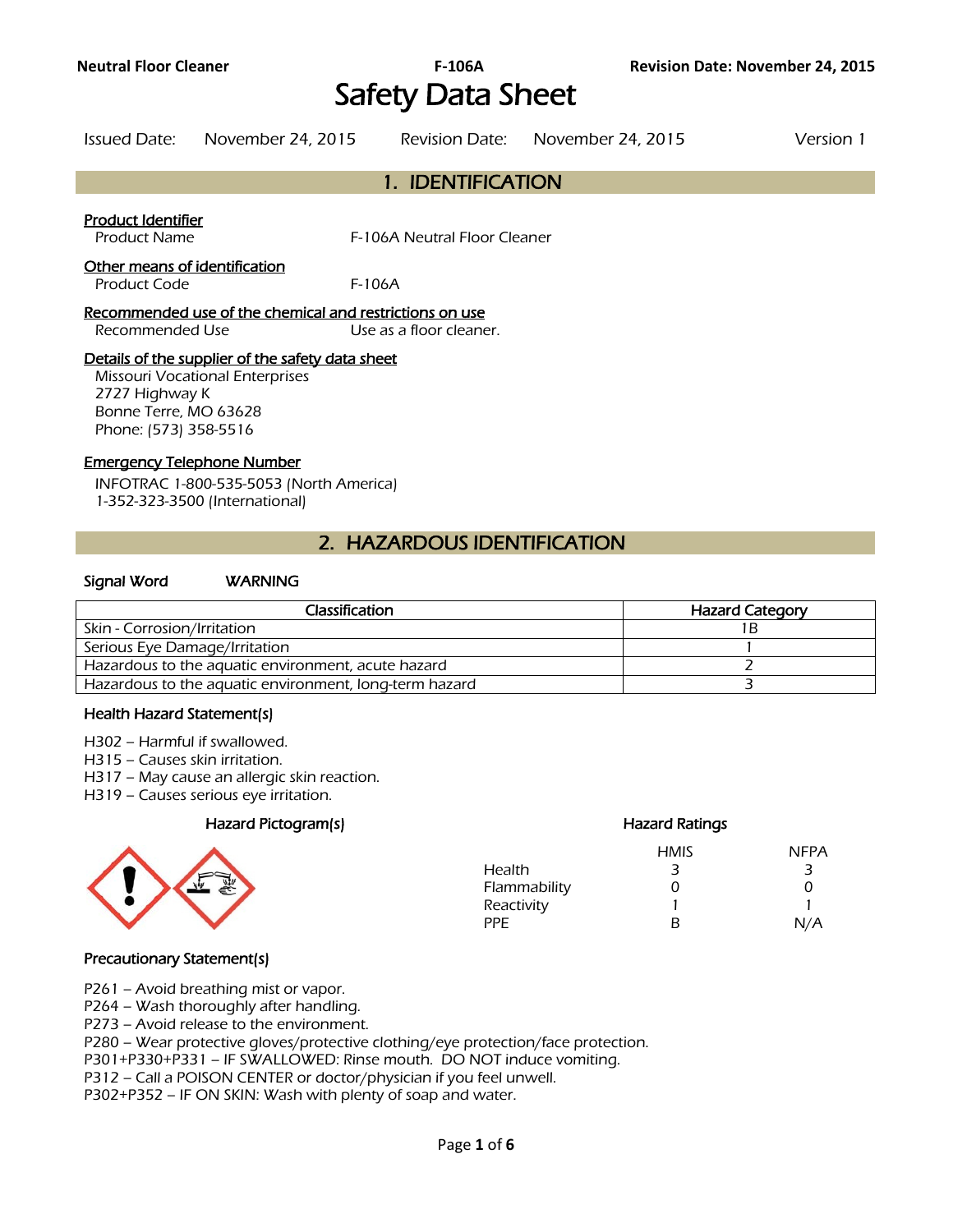P305+P351+P338 – IF IN EYES: Rinse cautiously with water for several minutes. Remove contact lenses, if present and easy to do. Continue rinsing.

P333+P313 – If skin irritation or rash occurs: Get medical advice/attention.

P337+P313 – If eye irritation persists: Get medical advice/attention.

P501 – Dispose of contents/container in accordance with local/regional/national/international regulations.

#### Potential Health Effects

| <b>Skin Contact</b> | May cause skin irritation/burns.  |
|---------------------|-----------------------------------|
| Eye Contact         | May cause eye damage.             |
| <b>Inhalation</b>   | May cause respiratory irritation. |
| Ingestion           | May be harmful if swallowed.      |

# 3. COMPOSITION/INFORMATION ON INGREDIENT

| <b>Chemical Name/Pure Substance</b> | CAS#        | Weight-% |
|-------------------------------------|-------------|----------|
| Water                               | 7732-18-5   | 90-95    |
| Dodecylbenzene Sulfonic Acid        | 68584-22-5  | 1-5      |
| Dipropylene Glycol                  | 25265-71-8  | 1-5      |
| CalBlend DF                         | Proprietary | 1-5      |
| Citric Acid                         | 77-97-9     | $0 - 5$  |
| Isocil IG                           | Proprietary | $0 - 2$  |
|                                     |             |          |

\*\*If Chemical Name/CAS No is "proprietary" and/or Weight-% is listed as a range, the specific chemical identity and/or percentage of composition has been withheld as a trade secret.

# 4. FIRST-AID MEASURES

- General Advice If you feel unwell, seek medical advice (show label where possible).
- Eye Contact Rinse cautiously with water for several minutes. Remove contact lenses, if present and easy to do. Continue rinsing. Get medical advice/attention.
- Skin Contact Take off contaminated clothing. Wash contaminated clothing before reuse. If skin irritation persists, call a physician.
- Inhalation Remove victim to fresh air and keep at rest in a position comfortable for breathing. Call a POISON CENTER or doctor/physician if you feel unwell.
- **Ingestion** Rinse mouth. Give large amounts of water to drink. Do NOT induce vomiting. Call a POISON CENTER or doctor/physician if you feel unwell.

#### Most important symptoms and effects

Symptoms Prolonged contact may cause painful stinging or burning of eyes and lids, watering of eye,<br>Symptoms and initation. Prolonged contact may such sause severe skip initation or mild burn and irritation. Prolonged contact may even cause severe skin irritation or mild burn.

# 5. FIRE-FIGHTING MEASURES

#### Extinguishing Media

Suitable Extinguishing Media: Dry powder, water spray, or foam. Unsuitable Extinguishing Media: Water jet.

#### Specific Hazards Arising from the Chemical

During fire, gases hazardous to health may be formed.

#### Protective equipment and precautions for firefighters

As in any fire, wear self-contained breathing apparatus pressure-demand, MSHA/NIOSH (approved or equivalent) and full protective gear.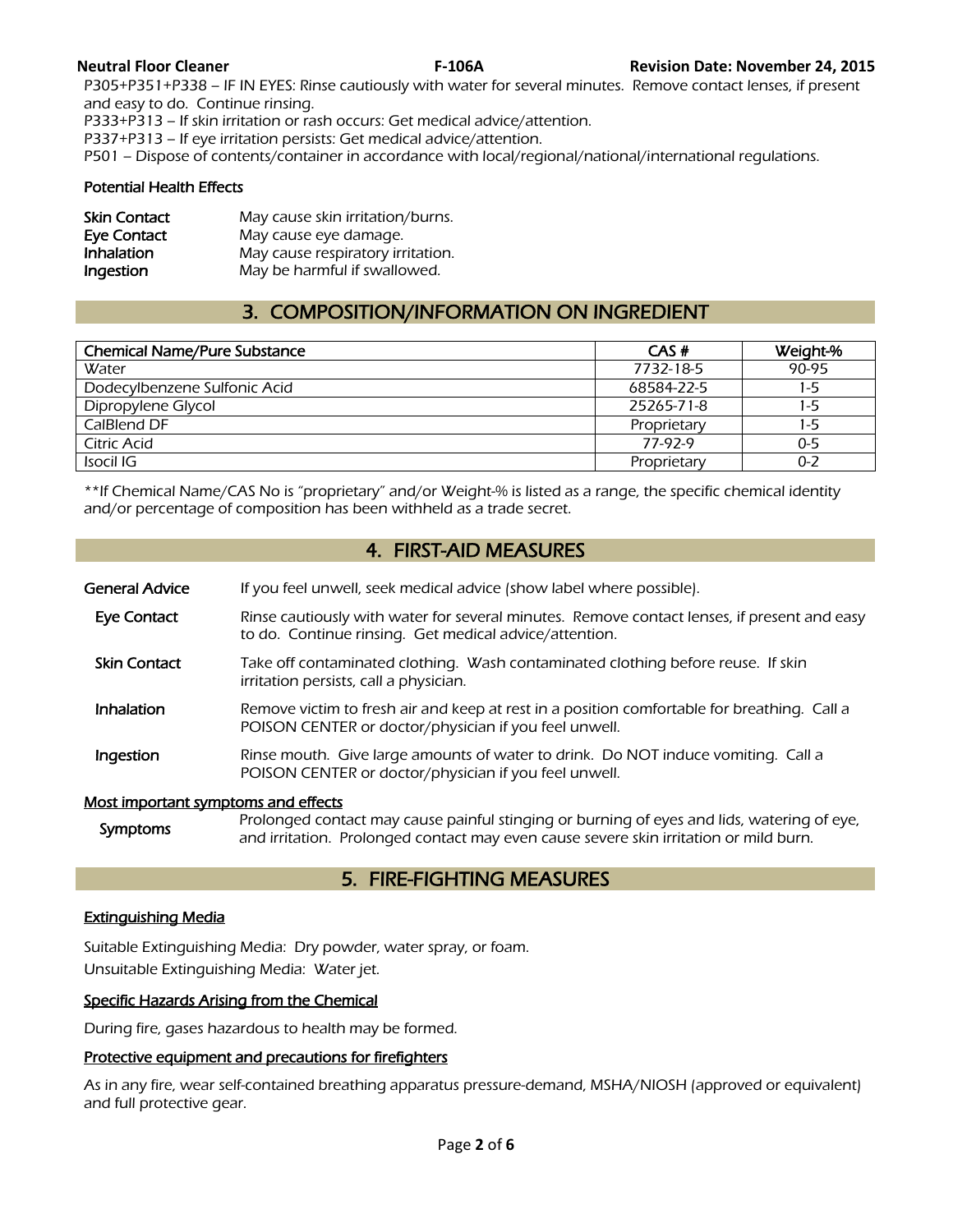# 6. ACCIDENTAL RELEASE MEASURES

#### Personal precautions, protective equipment and emergency procedures

| Personal precautions                              | Keep unnecessary personnel away. Use personal protective equipment as<br>reguired.                                                                                               |
|---------------------------------------------------|----------------------------------------------------------------------------------------------------------------------------------------------------------------------------------|
| <b>Environmental precautions</b>                  | Prevent from entering into soil, ditches, sewers, waterways and/or<br>groundwater.                                                                                               |
| Methods and material for containment and clean up |                                                                                                                                                                                  |
| <b>Methods for Containment</b>                    | Prevent further leakage or spillage if safe to do so.                                                                                                                            |
| Methods for Clean up                              | Collect spillage with non-combustible absorbent material. Clean surface<br>thoroughly to remove all residual contamination. Keep in suitable, closed<br>containers for disposal. |

# 7. HANDLING AND STORAGE

#### Precautions for safe handling

Handle in accordance with good industrial hygiene and safety practice. Use only in well ventilated areas. Do not breathe dust/fume/gas/mist/vapors/spray. Wash face, hands, and any exposed skin thoroughly after handling. Use personal protection recommended in Section 8.

#### Conditions for safe storage, including any incompatibilities

Storage Conditions Keep containers tightly closed in a dry, cool and well-ventilated place. Store locked up. Store away from food, drink, and feed. Incompatible Materials See section 10 of this SDS.

# 8. EXPOSURE CONTROLS/PERSONAL PROTECTION

| <b>Chemica</b><br>Name   | ---<br>- 11              | <b>NOTA PEL</b>          | <b>NIOCH</b><br>. |
|--------------------------|--------------------------|--------------------------|-------------------|
| $\overline{\phantom{0}}$ | $\overline{\phantom{0}}$ | $\overline{\phantom{0}}$ |                   |
|                          |                          |                          |                   |

#### Appropriate engineering controls

Engineering Controls Apply technical measures to comply with the occupational exposure limits.

#### Individual protection measures, such as personal protective equipment

| Eye/Face Protection                   | Wear approved safety goggles.                                                                                                                                              |
|---------------------------------------|----------------------------------------------------------------------------------------------------------------------------------------------------------------------------|
| Skin and Body Protection              | Wear appropriate clothing to prevent repeated or prolonged skin contact.                                                                                                   |
| Respiratory Protection                | Ensure adequate ventilation, especially in confined areas.                                                                                                                 |
| <b>General Hygiene Considerations</b> | Do not eat, drink, or smoke when using this product. Wash contaminated<br>clothing before reuse. Handle in accordance with good industrial hygiene<br>and safety practice. |

# 9. PHYSICAL AND CHEMICAL PROPERTIES

#### **Appearance**

| <b>Physical State</b><br>Color                                                                        | Liguid<br>Green                                             | Odor<br><b>Odor Threshold</b> | Lemon<br>Not Determined |
|-------------------------------------------------------------------------------------------------------|-------------------------------------------------------------|-------------------------------|-------------------------|
| Property                                                                                              | <u>Values</u>                                               |                               | <b>Remarks - Method</b> |
| pН<br><b>Melting Point/Freezing Point</b><br><b>Boiling Point/Boiling Range</b><br><b>Flash Point</b> | $2-4$<br>Not determined<br>Not determined<br>Not determined |                               |                         |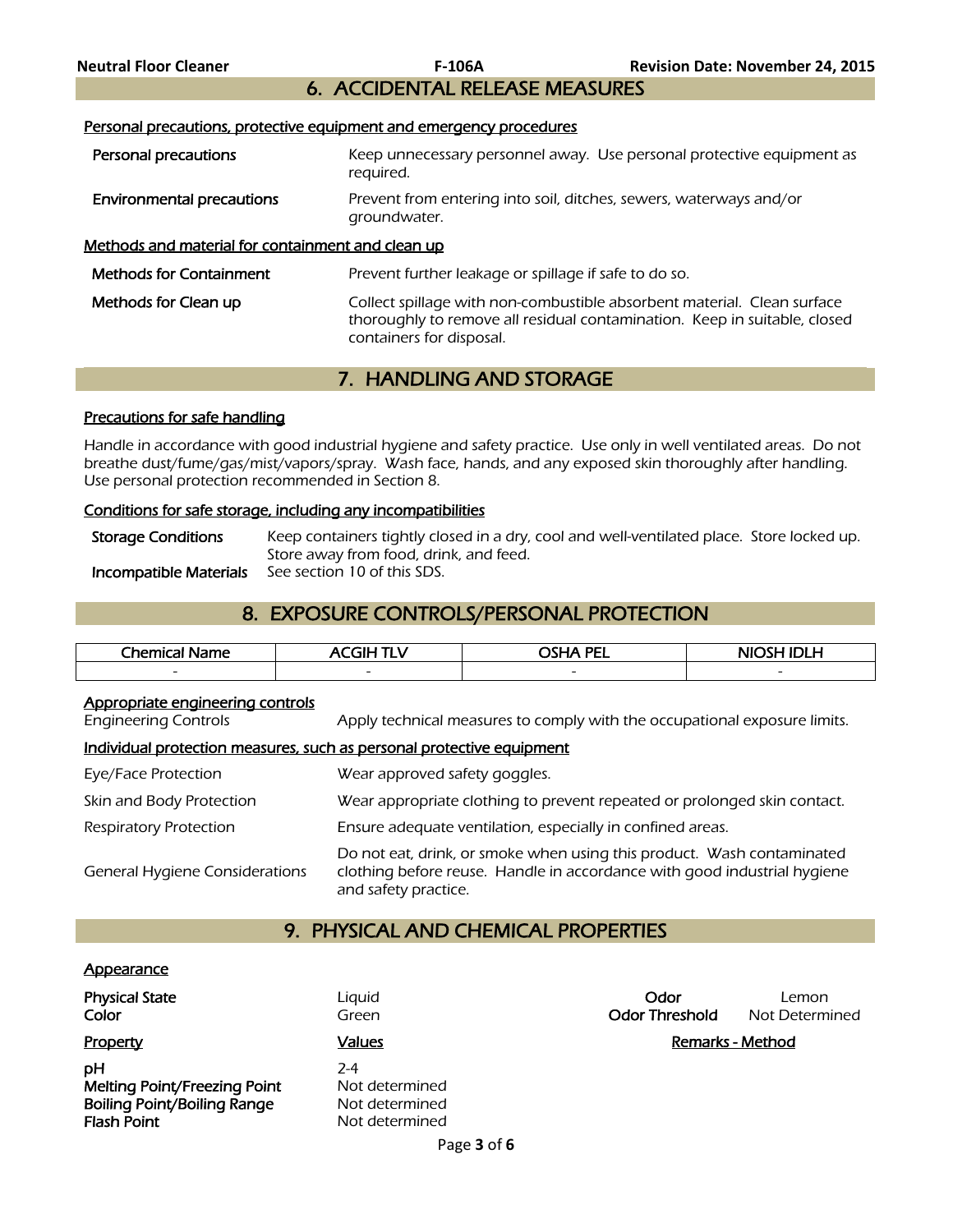| <b>Neutral Floor Cleaner</b>     |     |
|----------------------------------|-----|
| <b>Evaporation Rate</b>          | N۱  |
| Flammability (Solid, Gas)        | Lio |
| <b>Upper Flammability Limits</b> | N۰  |
| <b>Lower Flammability Limits</b> | N۱  |
| <b>Vapor Pressure</b>            | N۰  |
| <b>Vapor Density</b>             | N۱  |
| <b>Specific Gravity</b>          | N۰  |
| <b>Water Solubility</b>          | C٥  |
| Solubility in other solvents     | N۱  |
| <b>Partition Coefficient</b>     | N۱  |
| <b>Auto-ignition Temperature</b> | N۱  |
| <b>Decomposition Temperature</b> | N۱  |
| <b>Viscosity</b>                 | N۱  |
| <b>Explosive Properties</b>      | N۰  |
| <b>Oxidizing Properties</b>      | N۱  |
|                                  |     |

ot determined quid- Not applicable ot determined ot determined ot determined ot determined ot determined omplete ot determined ot determined ot determined ot determined ot determined ot determined ot determined

# 10. STABILITY AND REACTIVITY

| Reactivity                                        | Not reactive under normal conditions.                                                             |  |
|---------------------------------------------------|---------------------------------------------------------------------------------------------------|--|
| <b>Chemical Stability</b>                         | Stable under recommended storage conditions.                                                      |  |
| <b>Conditions to Avoid</b>                        | Contact with incompatible materials. Exposure to sunlight. Temperatures<br>above $130^{\circ}$ F. |  |
| Incompatible materials                            | Amines, oxidizing agents, and reducing agents.                                                    |  |
| <b>Hazardous Decomposition</b><br><b>Products</b> | Hydrogen chloride gas, sulphur oxides, nitrogen oxides, carbon oxides.                            |  |
| <b>Hazardous Polymerization</b>                   | Not available.                                                                                    |  |

# 11. TOXICOLOGICAL INFORMATION

### Mixture Toxicity

Toxicological data have not been determined specifically for this product.

# 12. ECOLOGICAL INFORMATION

#### **Ecotoxicity**

Ecological studies have not been carried out on this product.

# 13. DISPOSAL CONSIDERATIONS

| <b>Disposal Instructions</b>             | Dispose of in accordance with local, regional, national, and international<br>regulations.                                                                                                                       |
|------------------------------------------|------------------------------------------------------------------------------------------------------------------------------------------------------------------------------------------------------------------|
| Hazardous Waste Code                     | Not available.                                                                                                                                                                                                   |
| Waste from residues / unused<br>products | Reuse or recycle if possible. Dispose of in accordance with local, regional,<br>national, and international requlations.                                                                                         |
| <b>Contaminated Packaging</b>            | Since emptied containers may retain product residue, follow label warnings<br>even after container is emptied. Empty containers should be taken to an<br>approved waste handling site for recycling or disposal. |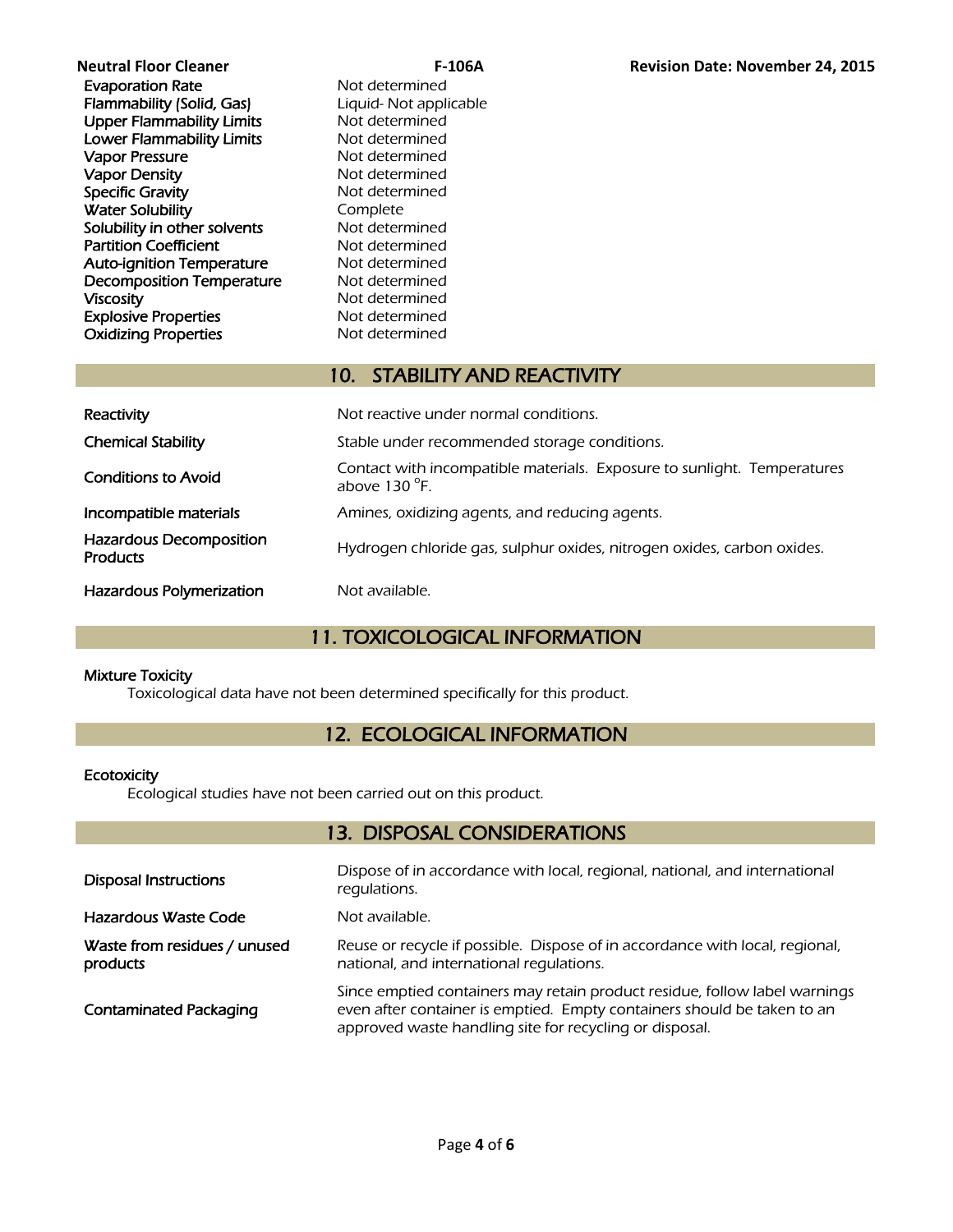# 14. TRANSPORT INFORMATION

|--|

Please see current shipping paper for most up to date shipping information, including exemptions and special circumstances.

**DOT I.D. Number Not available.**<br> **DOT Proper Shipping Name** Not available. DOT Proper Shipping Name DOT Hazard Classes: US DOT Not available.<br>
Road (ADR) Not available. Road (ADR) Air (ICAO/IMDG) Not available. Sea (IMO/IMDG) Not available.

**Packing Group Not available.**<br> **DOT Label Not available.** 

Not available.

# 15. REGULATORY INFORMATION

#### U.S. Federal Regulations

Contents of this SDS comply with OSHA Hazard Communication Standard CFR 1910.1200.

#### OSHA Hazard Communication Standard (29 CFR 1910.1200)

( X ) Hazardous ( ) Non- Hazardous

#### SARA TITLE III

| Section 302/304 | Extremely Hazardous Substances: None.                          |
|-----------------|----------------------------------------------------------------|
| Section 311/312 | (40CFR370) Hazardous Categories: Acute.                        |
| Section 313     | Contains the following SARA 313 Toxic Release Chemicals: None. |

# **CERCLA**

CERCLA Regulatory Sulfuric Acid (7664-93-9)

# State Regulations

#### California Prop 65

 This product may contain the following ingredient(s) known to the state of California to cause cancer, birth defects or other reproductive harm: Sulfur Dioxide (7446-09-5)

#### Inventories

| Component                             | <b>TSCA</b><br>(United<br>States) | <b>DSL</b><br>(Canada) | <b>EINECS/ELINCS</b><br>(Europe) | <b>ENCS</b><br>(Japan) | China<br>(IECSC) | <b>KECL</b><br>(Korea) | <b>PICCS</b><br>(Philippines) | <b>AICS</b><br>(Australia) |
|---------------------------------------|-----------------------------------|------------------------|----------------------------------|------------------------|------------------|------------------------|-------------------------------|----------------------------|
| CalBlend DF<br>(Proprietary)          | X                                 |                        |                                  |                        | Χ                |                        |                               |                            |
| Dipropylene<br>Glycol<br>(25265-71-8) |                                   |                        | ↗                                |                        | Χ                |                        |                               | Х                          |